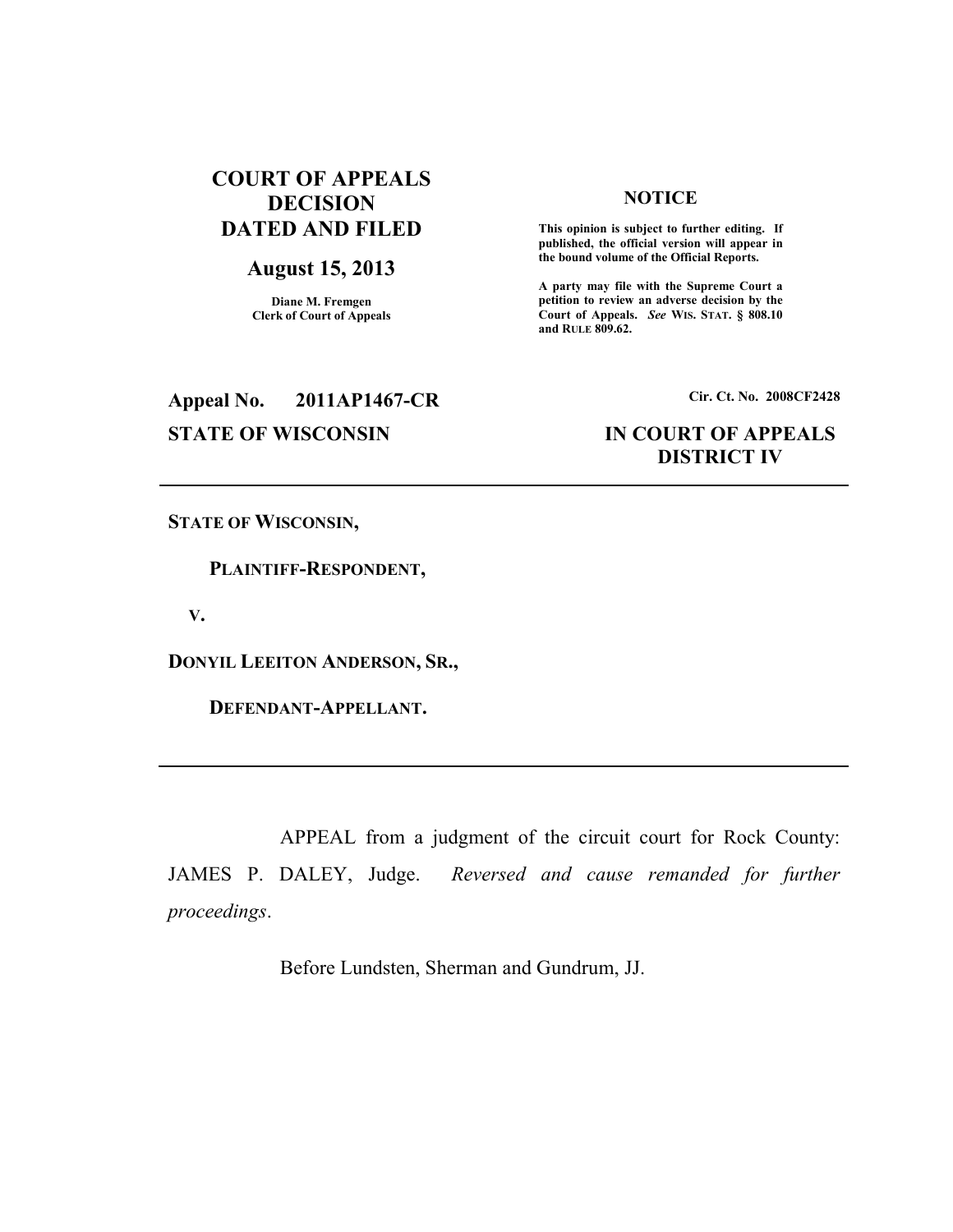¶1 PER CURIAM. Donyil Anderson appeals a judgment of conviction.<sup>1</sup> The dispositive issue is whether, in the context of a mental disease or defect defense, an overly broad jury instruction regarding the voluntary taking of drugs prevented the real controversy from being fully tried. We conclude it did, and reverse and remand.

¶2 Anderson was charged with one count of first-degree intentional homicide and one count of attempted first-degree intentional homicide, both arising out of the same incident. Anderson pled not guilty and not guilty by reason of mental disease or defect. After the State's case-in-chief, Anderson entered an *Alford* guilty plea to both counts, but continued to trial on his mental defect defense. Anderson's theory was that he had a temporary mental defect in which his self-control was impaired by a combination of four factors. Those factors were his own preexisting mildly impaired ability to exert self-control, a major depressive disorder that was not appropriately treated, a side effect of his taking the prescription medication Strattera, and his ingestion of alcohol. The jury found that Anderson did not meet his burden of proving he had a mental defect. Anderson was then convicted and sentenced.

¶3 The issues on appeal center entirely on the optional pattern instruction that was given to the jury as part of the meaning of "mental defect," which read: "A temporary mental state which is brought into existence by the voluntary taking of drugs or alcohol does not constitute a mental defect."

 $\overline{a}$ 

<sup>&</sup>lt;sup>1</sup> Although Anderson's notice of appeal also states that he is appealing the order denying the postconviction motion, he does not make any argument on appeal about the one issue that was decided in that motion.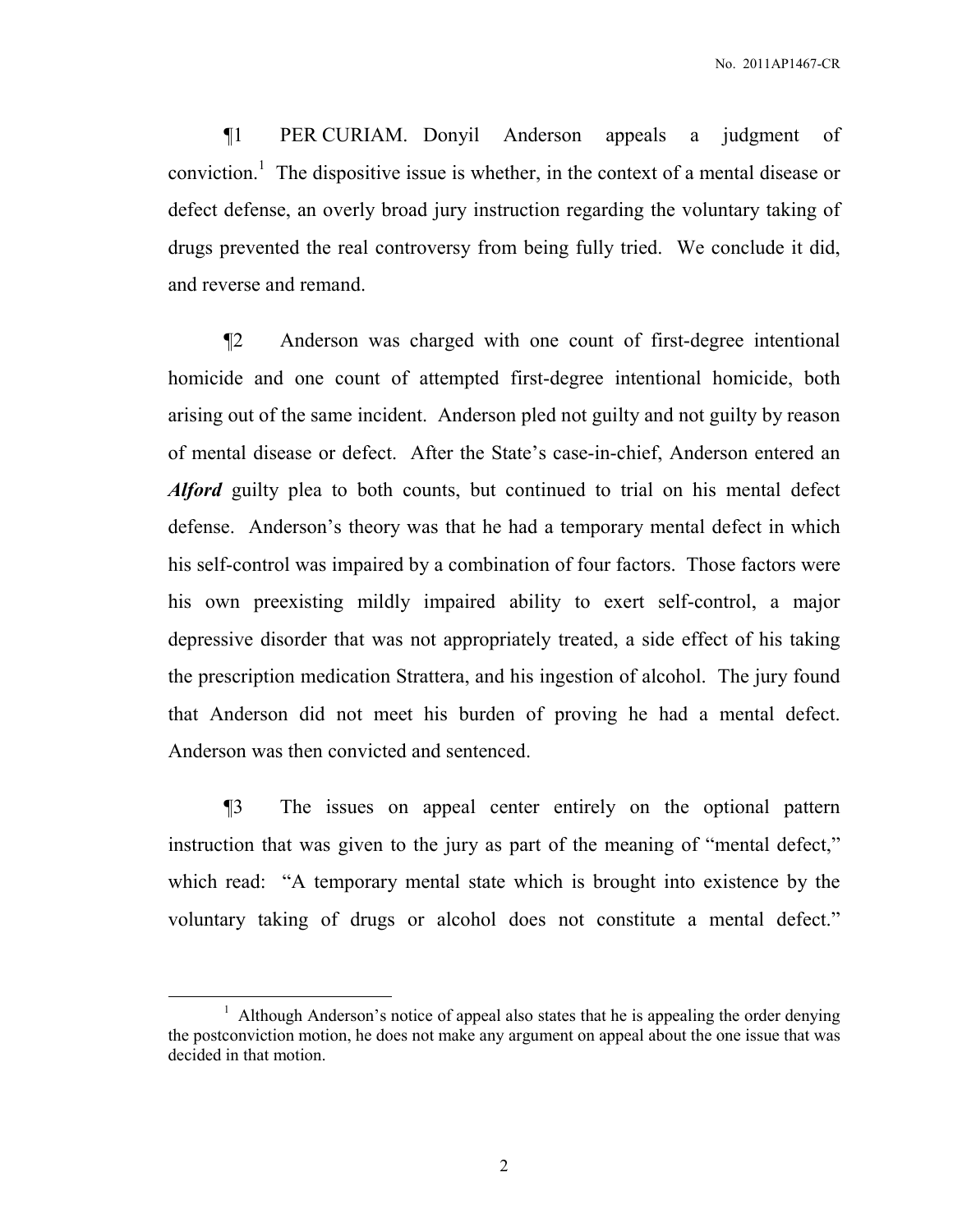Anderson makes arguments about both the "drugs" and "alcohol" parts of the instruction. For clarity, we discuss them separately.

¶4 We first address the "drugs" portion of the instruction. Anderson argues that the circuit court erred because the instruction failed to distinguish between the voluntary use of a lawfully prescribed medication and the use of illegal drugs. His argument is based on an involuntary intoxication defense case, *State v. Gardner*, 230 Wis. 2d 32, 601 N.W.2d 670 (Ct. App. 1999). In *Gardner*, we held that a person should have recourse to an intoxication defense when a prescription drug renders the person unable to distinguish right from wrong, even if the person was forewarned of the prescription drug's intoxicating effect. *Id.* at 41. "Intoxication resulting from such compliance with a physician's advice should not be deemed voluntary just because the patient is aware of potential adverse side effects." *Id.*

¶5 Anderson argues that this holding from *Gardner* should also apply in mental defect cases. He further argues that, by failing to incorporate the *Gardner* view that taking prescription drugs in accordance with a physician's advice is not "voluntary," the instruction here improperly allowed the jury to conclude that Anderson's consumption of Strattera was a "voluntary taking of drugs." That is, Anderson contends that, if the jury found that he took the Strattera voluntarily in the sense that he voluntarily put the pills in his mouth, which is not in dispute, that finding alone, under the erroneous instruction, would permit the jury to reject Anderson's mental defect defense.

¶6 The State responds that Anderson forfeited this argument by not objecting to the instruction at trial. According to the State, Anderson "never objected that it would be error for the trial court to give the optional standard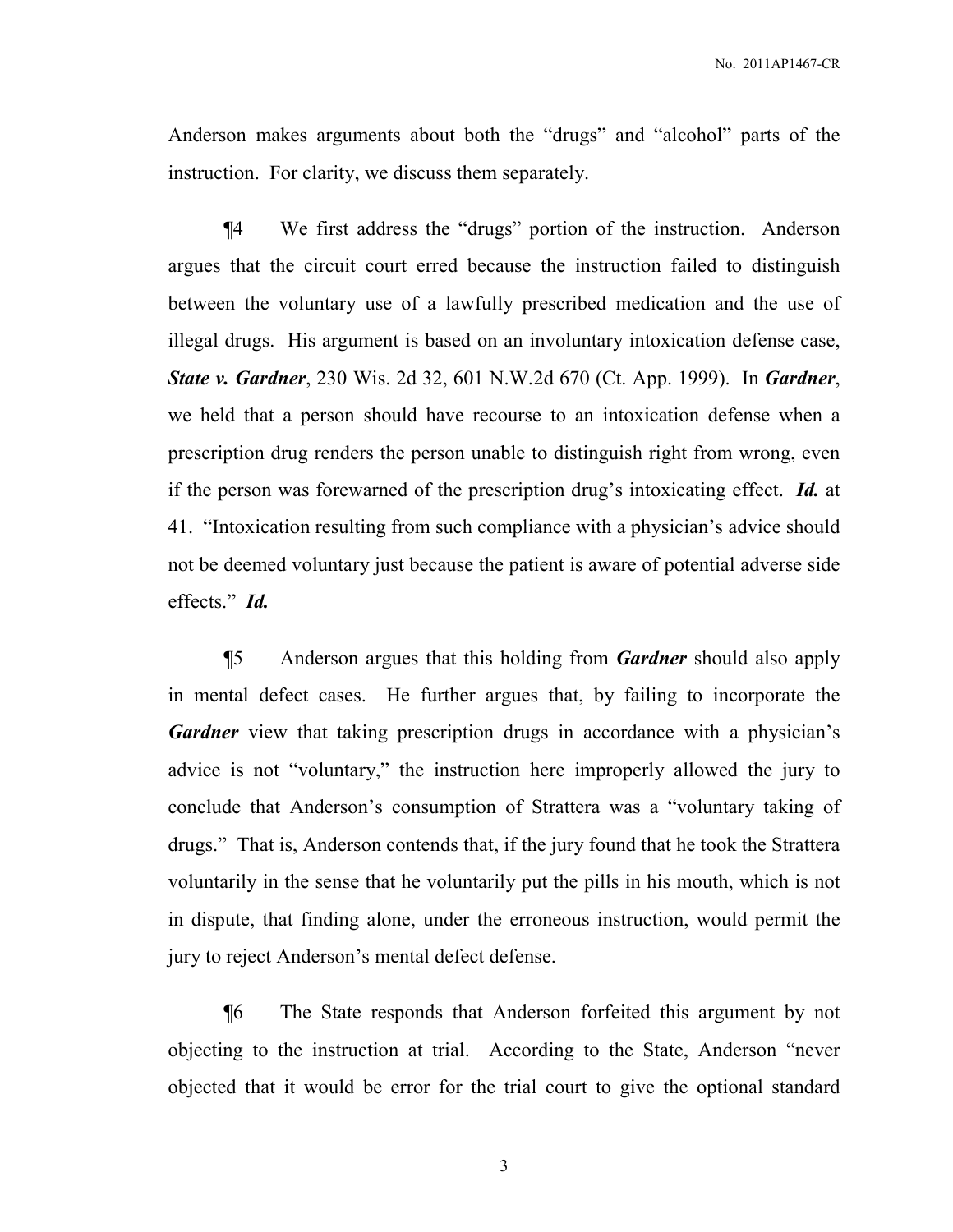instruction" that was given. The State asserts that the only issues Anderson raised at the instructions conference are arguments Anderson does not make on appeal. More specifically, that Anderson only requested the addition of "street" to modify the instruction's reference to "drugs" and requested a sentence telling the jury it was up to them to define "voluntary," both of which the court rejected.

¶7 In reply, Anderson disputes the State's description of the instructions conference. According to Anderson, the court started by presenting a draft of the instructions in which it had already removed the optional provision on voluntary taking of drugs and alcohol. Anderson asserts that the prosecutor asked that the optional standard instruction be given, but Anderson opposed that request, instead arguing in support of the court's view—at least the court's view at that point in time—that the optional standard instruction was not proper here.

¶8 On appeal, neither party provides a helpful summary of the pertinent part of the instructions conference. The conference transcript shows that the court presented a modified version of the optional instruction, and that the parties then argued about whether the court's proposed modification was proper. However, neither the court nor the parties stated clearly during the conference what modification the court proposed, and we do not find that proposal in the record. Still, the only reasonable interpretation of the record is that the court proposed the optional standard instruction with the word "drugs" removed, leaving just an instruction on voluntary taking of alcohol.

¶9 Our interpretation is based on several statements by the court and parties at the conference, most notably a later comment in which the court indicates that it will put the word "drug" back into the instruction. We also note that our interpretation of the instructions conference comports with the one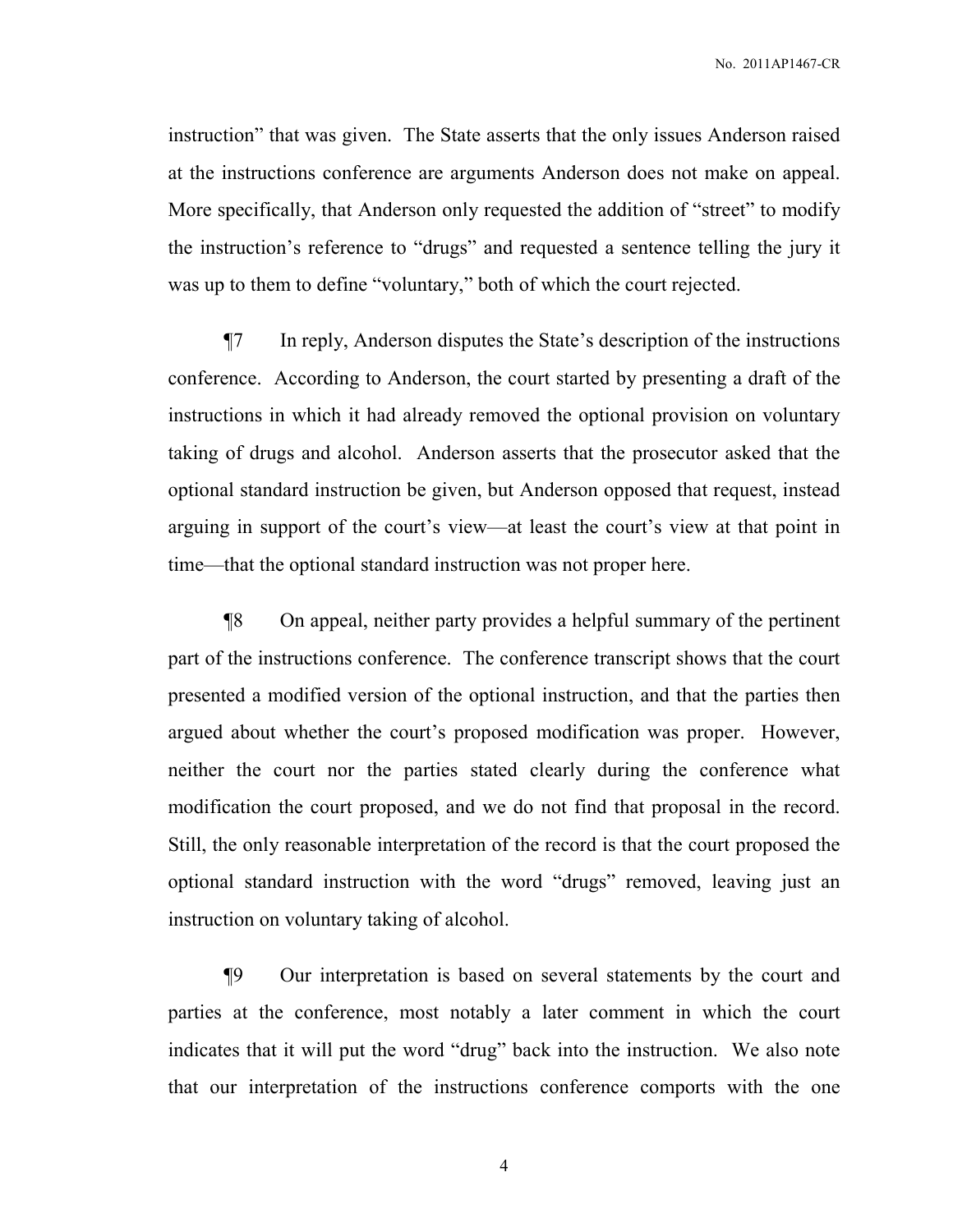advanced by Anderson at the postconviction hearing, where he sought to supplement the record by asking the court if the court could produce the original draft. The court did not have the original, but, notably, the court agreed with Anderson's interpretation.

¶10 Accordingly, so far as we can discern from the record, Anderson is wrong in asserting now that the court proposed to delete the *entire* drugs and alcohol provision. Similarly, the State is wrong to assert that Anderson never opposed the optional standard instruction; by arguing in favor of the court's modified version that deleted "drugs," Anderson was necessarily opposing the optional standard instruction.

¶11 However, in light of how the instructions conference unfolded, we nevertheless conclude that Anderson forfeited this issue. Anderson argued in support of removing "drugs" for reasons similar to the argument he makes on appeal. In response, the prosecutor argued that "drugs" should remain in the instruction because Anderson's use of Strattera should still be considered a voluntary taking of the drug if he knew he was having the side effect complained of. We conclude that, to preserve an argument that "drugs" should be removed, Anderson was required to make an argument specifically rebutting the prosecutor's explanation for why "drugs" should be included. It was not enough to simply repeat, as Anderson did, that voluntary drug use does not mean prescription drugs. Because Anderson did not offer a reason for why the prosecutor was wrong in asserting that the taking of prescribed drugs, with knowledge of occurring problems, can properly be considered a voluntary taking of drugs, Anderson forfeited his argument to keep "drugs" out of the instruction.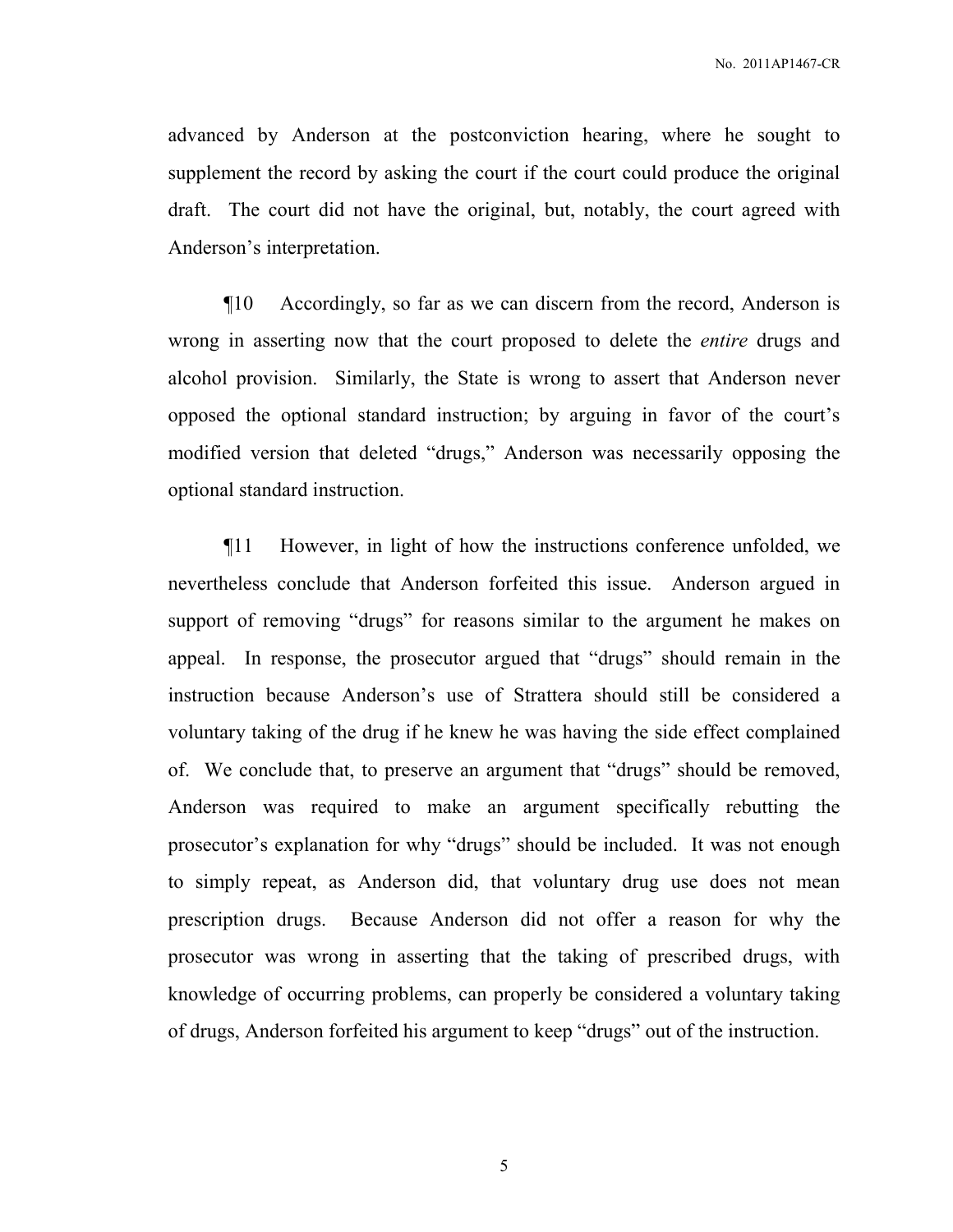¶12 Although we reject Anderson's argument that he preserved his objection to the jury instruction, we must address Anderson's alternative argument that we should exercise our discretionary reversal authority under WIS. STAT.  $\S 752.35<sup>2</sup>$  on the ground that the real controversy was not fully tried. We may use this authority when there was an error in the jury instructions, but the issue was forfeited at trial. *Vollmer v. Luety*, 156 Wis. 2d 1, 20, 456 N.W.2d 797 (1990). If the real controversy was not fully tried, we may grant a new trial without finding that a different result would probably occur on retrial. *Id.* at 19. In this case, we agree with Anderson that the instruction on voluntary taking of drugs was erroneous and prevented the real controversy from being fully tried.

¶13 We first observe that the State does not dispute Anderson's contention that the "drugs" instruction, as given, was a potential problem. We find no place where the State disputes the proposition that the jury, using the everyday meaning of "voluntary," could have rejected the Strattera component of Anderson's defense based solely on a finding that Anderson took the drug voluntarily. Instead, the State makes three other arguments.

¶14 The State argues that the "drugs" instruction was legally correct because, under the State's view of case law, a mental defect defense based in part on a prescription drug is not available when a defendant's mental state was *also* partly brought into existence by the voluntary ingestion of alcohol. And in this case, the State argues, Anderson's own expert testified that both Strattera and the alcohol Anderson drank played a role in causing Anderson's mental state.

 $\overline{a}$ 

 $2$  All references to the Wisconsin Statutes are to the 2011-12 version unless otherwise noted.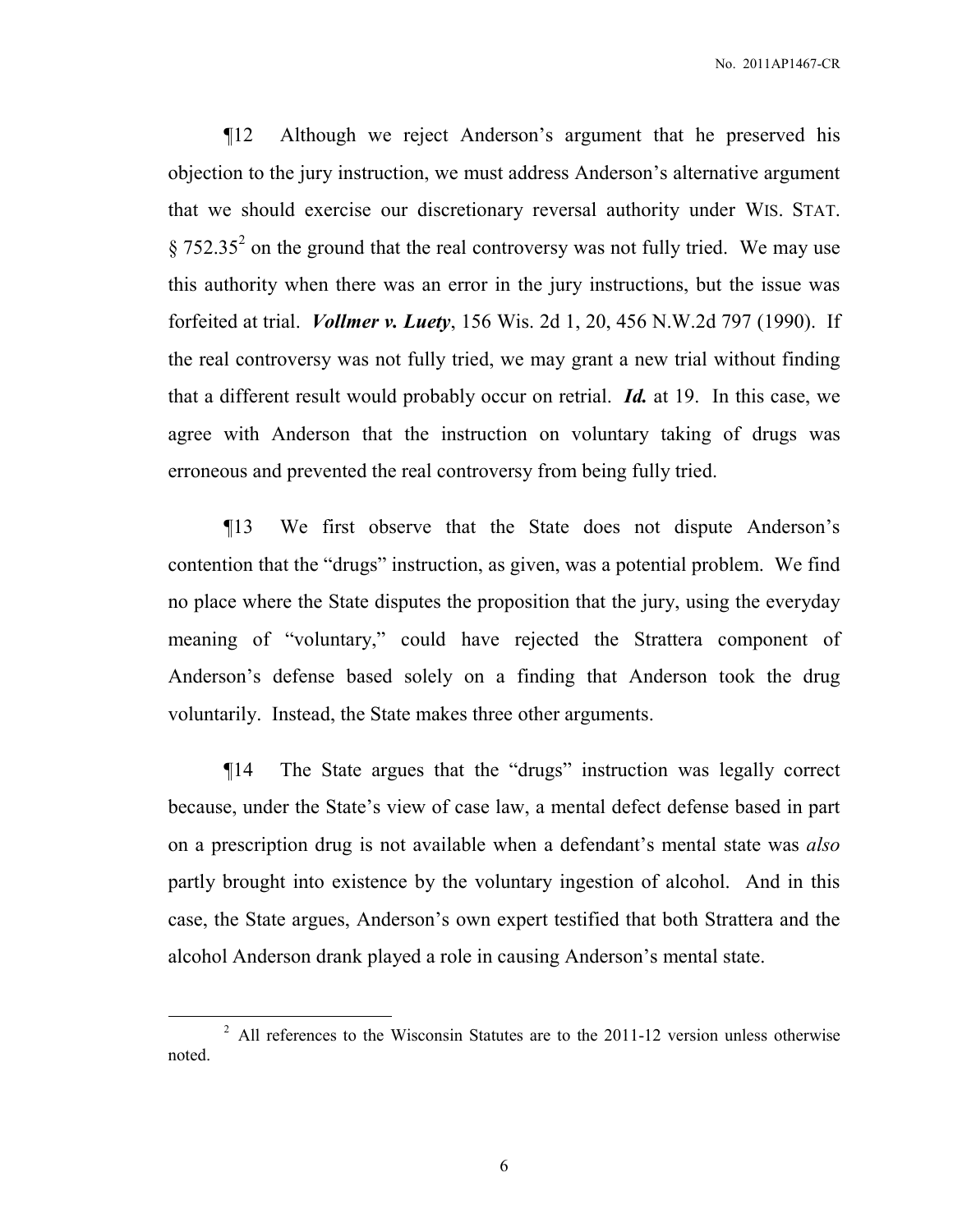¶15 To the extent that this argument might be read as contending that the given instruction was legal for purposes of this case, it fails. The given instruction was not consistent with the State's own view of the case law regarding alcohol. The instruction did not say that a mental state caused by a *combination* of prescription drugs *and* voluntary use of alcohol cannot be a mental defect. Instead, the instruction told the jury that a mental state brought into existence by "the voluntary taking of drugs *or* alcohol" is not a mental defect (emphasis added). The instruction given differs from the State's view of the law because it says that the effect of a drug taken "voluntarily," regardless of the effect of alcohol, defeats Anderson's mental defect defense. The given instruction directed the jury to reject the prescription drug as a basis for the defense in a situation, whereas the State's view of the case law does not.

¶16 It may be that the State is trying to make a point that goes beyond simply arguing that the instruction was legally sufficient for purposes of this trial. The State's discussion of the trial evidence suggests that the State's real argument is this: If the jury had been instructed with the State's view of the law on alcohol, and then the jury reviewed Anderson's own evidence, the jury would have been required to reject Anderson's mental defect defense because of the role of alcohol, regardless of any instruction relating to Anderson's use of Strattera. Stated differently, the State appears to be arguing that Anderson's mental defect defense should never have gone to the jury because *Anderson's own evidence* failed to rebut the portion of the jury instruction directed at the voluntary use of alcohol. In short, the State is trying to argue that it would have been entitled to a directed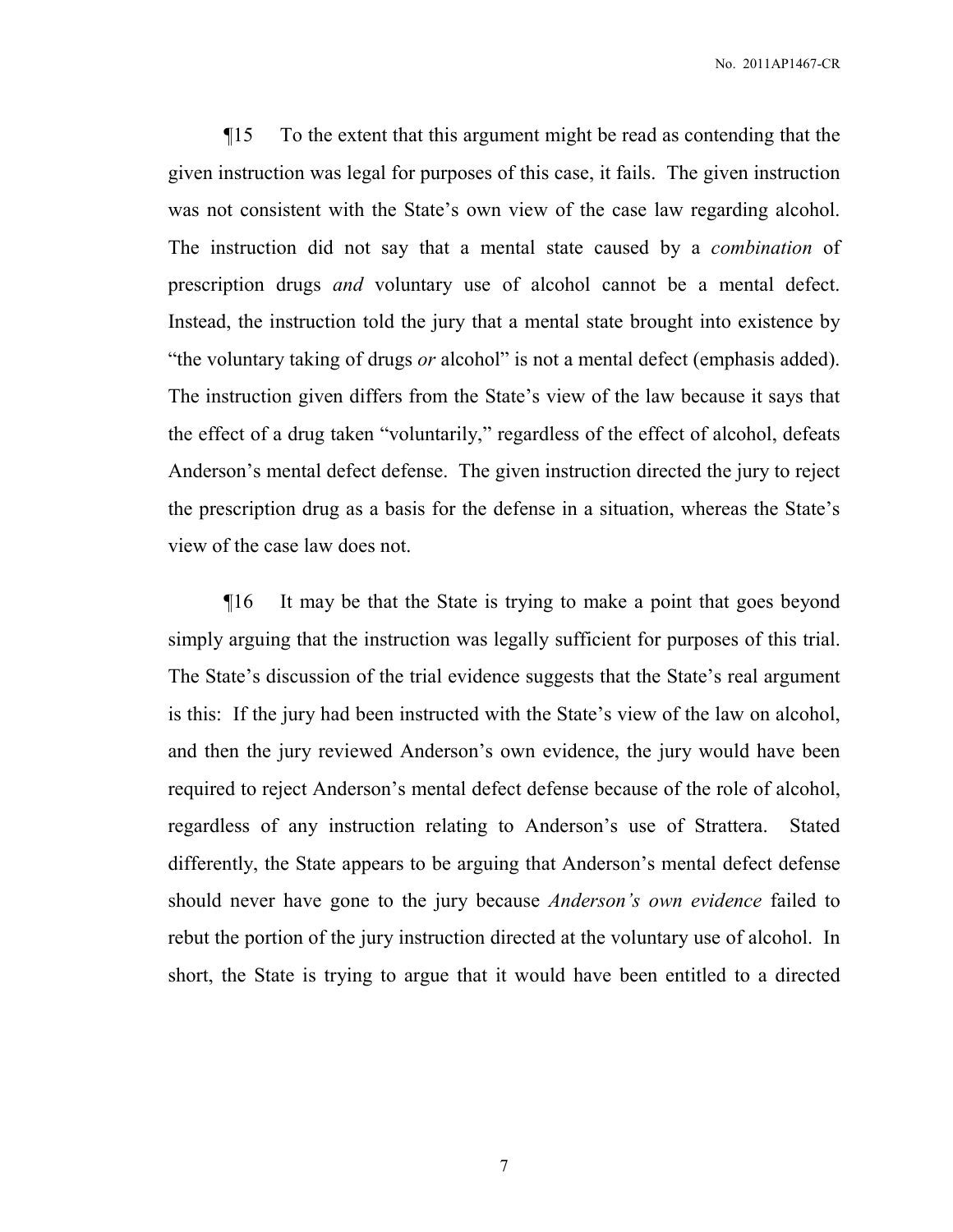verdict at the close of Anderson's case.<sup>3</sup> See **State v. Leach**, 124 Wis. 2d 648, 663, 370 N.W.2d 240 (1985) (State is entitled to directed verdict when there is no evidence on which a reasonable jury could find that defendant was actually suffering from some kind of mental disease or defect); *Shirley J.C. v. Walworth Cnty.*, 172 Wis. 2d 371, 380, 493 N.W.2d 382 (Ct. App. 1992).

¶17 For purposes of this opinion only, we will assume that, if the State can show that it would have been entitled to a directed verdict at trial, the State successfully refutes a claim that a jury instruction error prevented the real controversy from being fully tried. We now review the State's argument in that light, that is, to determine whether the State would have been entitled to a directed verdict.

¶18 To repeat, the State argues that a mental defect defense is not available to Anderson because Anderson's own expert testified that Anderson's mental state was brought into existence *partly* by his ingestion of alcohol. According to the State, case law holds that a mental defect defense is not available as a matter of law in this situation. We reject this argument because we disagree with the State's reading of the case law.

¶19 The State's argument is based in part on the *Gardner* case we describe above. As we explained, Anderson relies on *Gardner* to argue that prescription drug use should not be considered voluntary for purposes of a mental defect defense. Although *Gardner* was an involuntary intoxication defense case,

 $\overline{a}$ 

<sup>&</sup>lt;sup>3</sup> If this is *not* what the State is arguing, then its discussion of the evidence of this specific case appears to be nothing more than a harmless error argument about the likelihood of a different result on retrial. Such an argument is not, as we explain in ¶12, a consideration when deciding whether the real controversy was fully tried.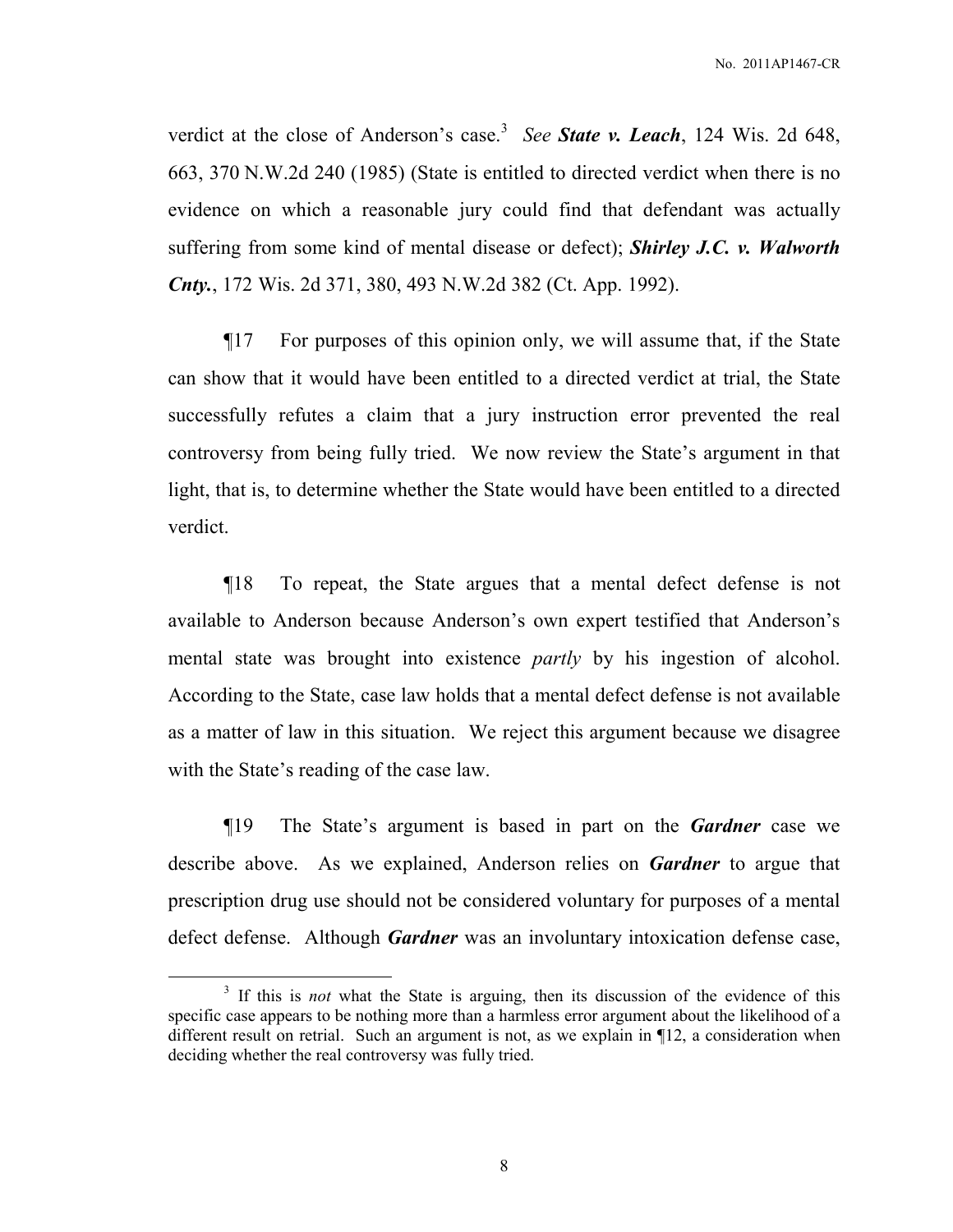the State appears to concede that our conclusion there about the involuntariness of prescription drug use applies with similar force to a mental defect defense. We accept that concession for purposes of this appeal, and thus proceed on the assumption that prescription drug use, in accordance with a physician's recommendation, is not the sort of "voluntary" use that precludes a mental defect defense. While seeming to acknowledge this legal proposition in *Gardner*, the State relies on additional language in *Gardner* that it contends limits the availability of a prescription drug mental defect defense when alcohol also plays a role.

¶20 In *Gardner*, after stating our conclusion that the intoxication defense should be available for prescription drug use, we wrote:

> We note that this does not include cases where a patient knowingly takes more than the prescribed dosage, [citation omitted], or *mixes a prescription medication with alcohol* or other controlled substances, *see State v. Voorhees*, 596 N.W.2d 241 (Minn. 1999). Neither would the defense be available to one who voluntarily undertakes an activity incompatible with the drug's side effects. *See City of Wichita v. Hull*, 724 P.2d 699 (Kan. Ct. App. 1986) (holding that involuntary intoxication defense was properly denied where defendant drove after taking sleeping pill).

*Gardner*, 230 Wis. 2d at 42 (emphasis added). Relying on this language, and especially the italicized clause, the State argues that we held in *Gardner* that the mixed and voluntary use of both prescription drugs and alcohol renders the mental disease or defect defense unavailable whenever there is undisputed evidence that alcohol contributed to the mental disease or defect. The State appears to take the view that, in such a mixed use situation, it is not necessary to allow a jury to reach a conclusion based on more specific evidence of the role of alcohol, such as the amount and timing of alcohol consumed or the defendant's prior knowledge about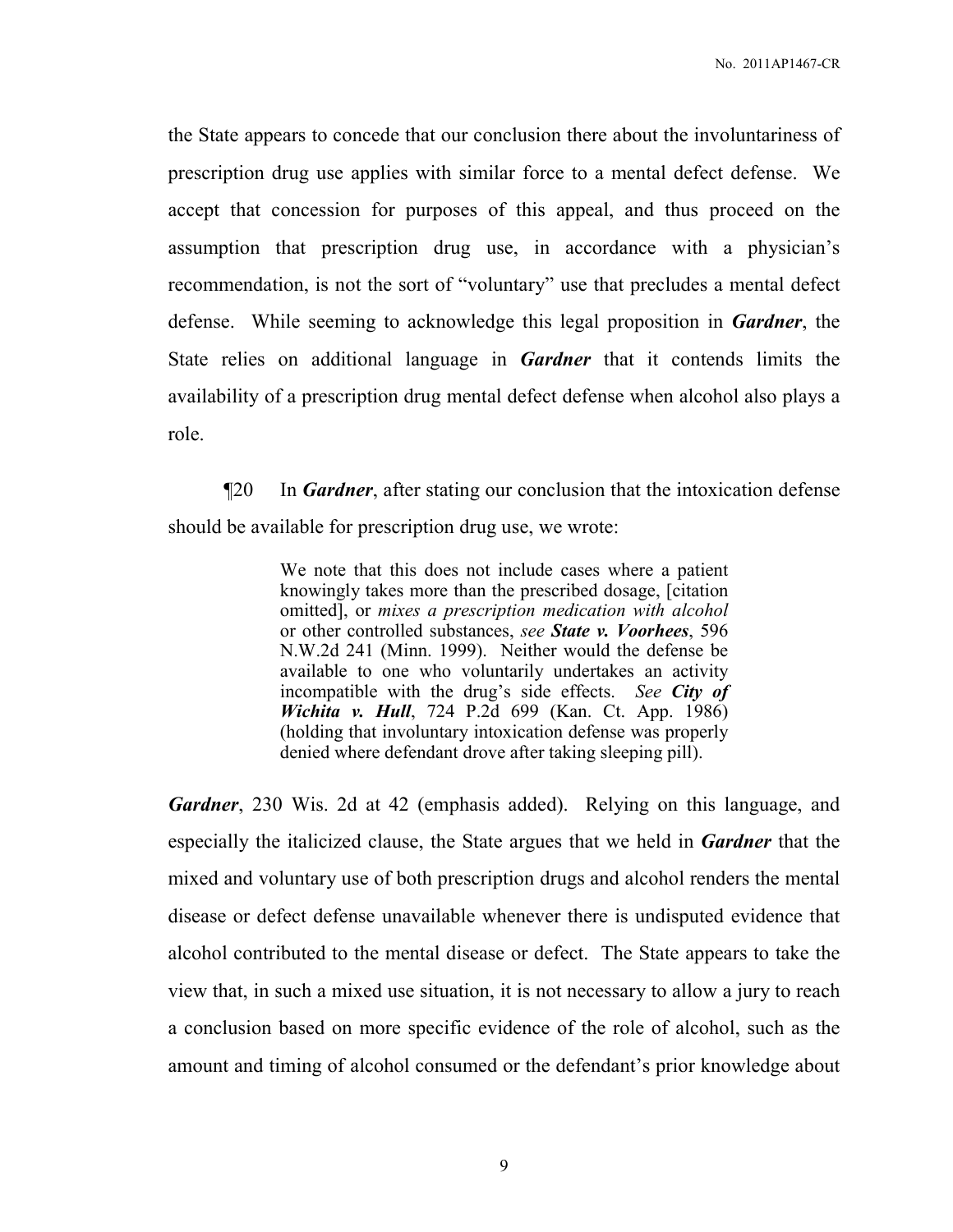possible side effects resulting from the interaction of alcohol and the prescription drug.

¶21 If this is the State's interpretation of *Gardner*, it is not reasonable. We did not, in those six words, create a broad, blanket rule of law. The full passage quoted above is merely an illustrative list cautioning about possible situations where a defense based on the taking of a prescription drug might still properly be rejected. We see no intent in *Gardner* to say that a rejection of the mental defect defense on the grounds we listed should occur as a matter of law, without jury consideration of the facts of each case*.* Such an interpretation of *Gardner* would lead to patently unreasonable results, as we now explain.

¶22 All of the situations we described in *Gardner*—excessive dosing, combined alcohol use, and incompatible activities—are fact-specific situations for which no easily applied blanket rule can be stated. With excessive dosing, there may be questions about how recently the dose was taken, how excessive it was, or what the effects of an excessive dose would be. As to incompatible activities, it would not be possible to state a broad rule describing all activities that might be incompatible with all prescription drugs. Similarly, our reference to the mixing of alcohol with prescription drugs was pointing out that a fact-based question may still be present about alcohol use in a given case. We see no reason to conclude from *Gardner* that the issue can be determined as a matter of law, rather than by allowing a jury to consider the specific evidence of the case.

¶23 The Minnesota case cited in *Gardner*, *State v. Voorhees*, 596 N.W.2d 241 (Minn. 1999), is further support for our interpretation of our commentary in *Gardner*. We did not cite the Minnesota case in support of a blanket rule because the Minnesota court itself did not announce any blanket rule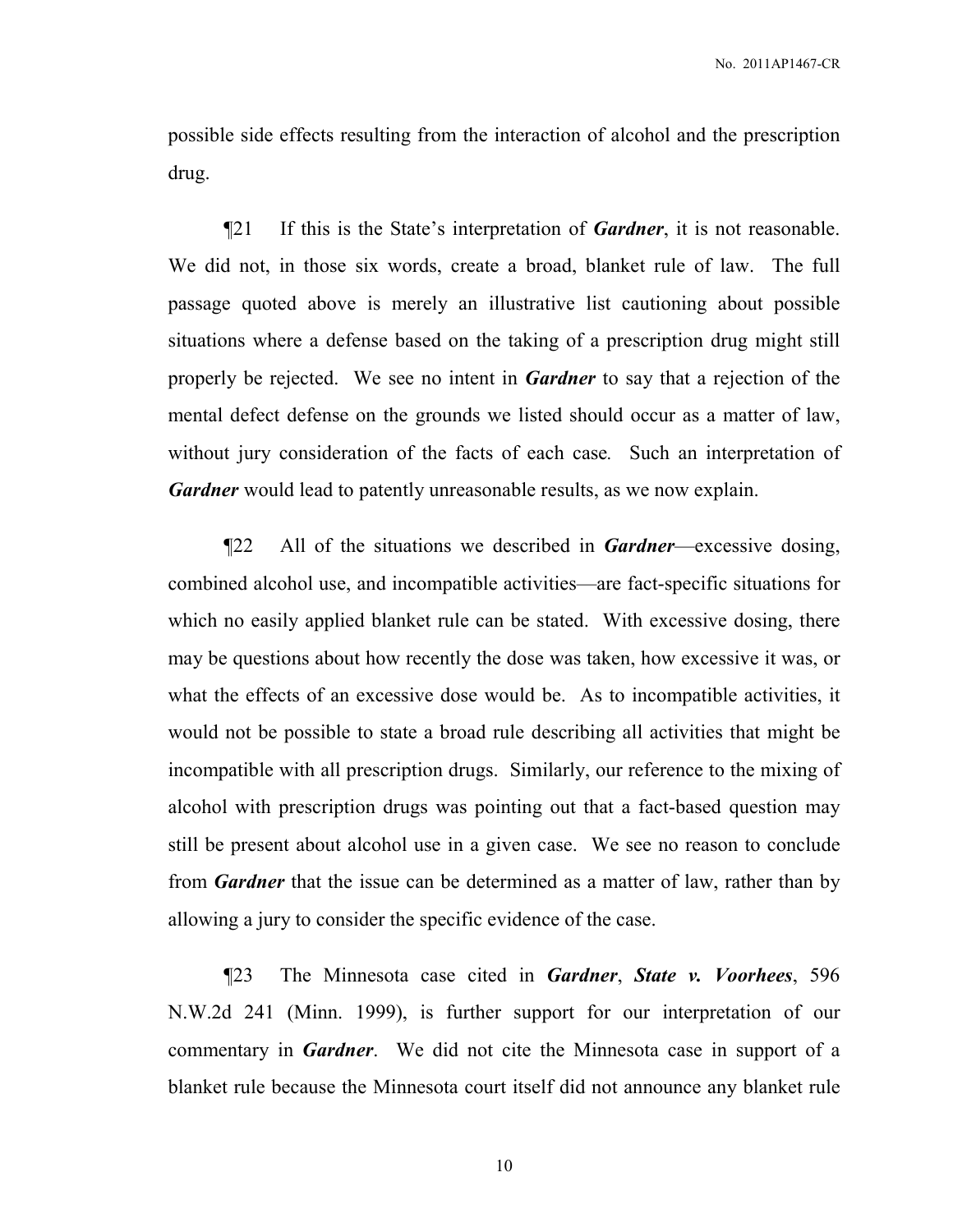regarding alcohol use and a defense involving prescription drugs. Instead, the court provided only a fact-specific discussion explaining that the defendant failed to make a prima facie case that his intoxication was not caused by other, nonprescription substances, including alcohol.

¶24 The State also argues that, even if we do not agree with its interpretation of *Gardner*, the supreme court in *State v. Kolisnitschenko*, 84 Wis. 2d 492, 267 N.W.2d 321 (1978), already held years earlier that a mental responsibility defense cannot be based on a temporary mental condition that results from the interaction of a person's personality and the voluntary use of illegal drugs or alcohol. *Id.* at 501-03. However, *Kolisnitschenko* does not state a blanket rule either.

¶25 In *Kolisnitschenko*, the defendant claimed he had a mental disease or defect in the form of a temporary psychotic mental state brought into existence by a combination of his "stormy personality," use of amphetamines and alcohol, and sexual abstinence. *Id.* at 497. Stormy personality, according to Kolisnitschenko's experts, was a mental disorder rather than a mental disease, and was a non-temporary pre-psychotic condition in which any unexpected moderate to moderately severe stress could trigger a psychotic response. *Id*. Kolisnitschenko argued that the court erred by giving, essentially, the same instruction as the one Anderson challenges here: "'A mental disease which is the product of a voluntarily induced state of intoxication by drugs or alcohol or both does not constitute a mental disease which is recognized as a defense by the law.'" *Id.* at 495. Kolisnitschenko argued that, where voluntary intoxication and a preexisting mental disorder interact to cause a mental disease, the voluntariness of the intoxication is irrelevant and will not defeat a mental defect defense. *Id.* at 496.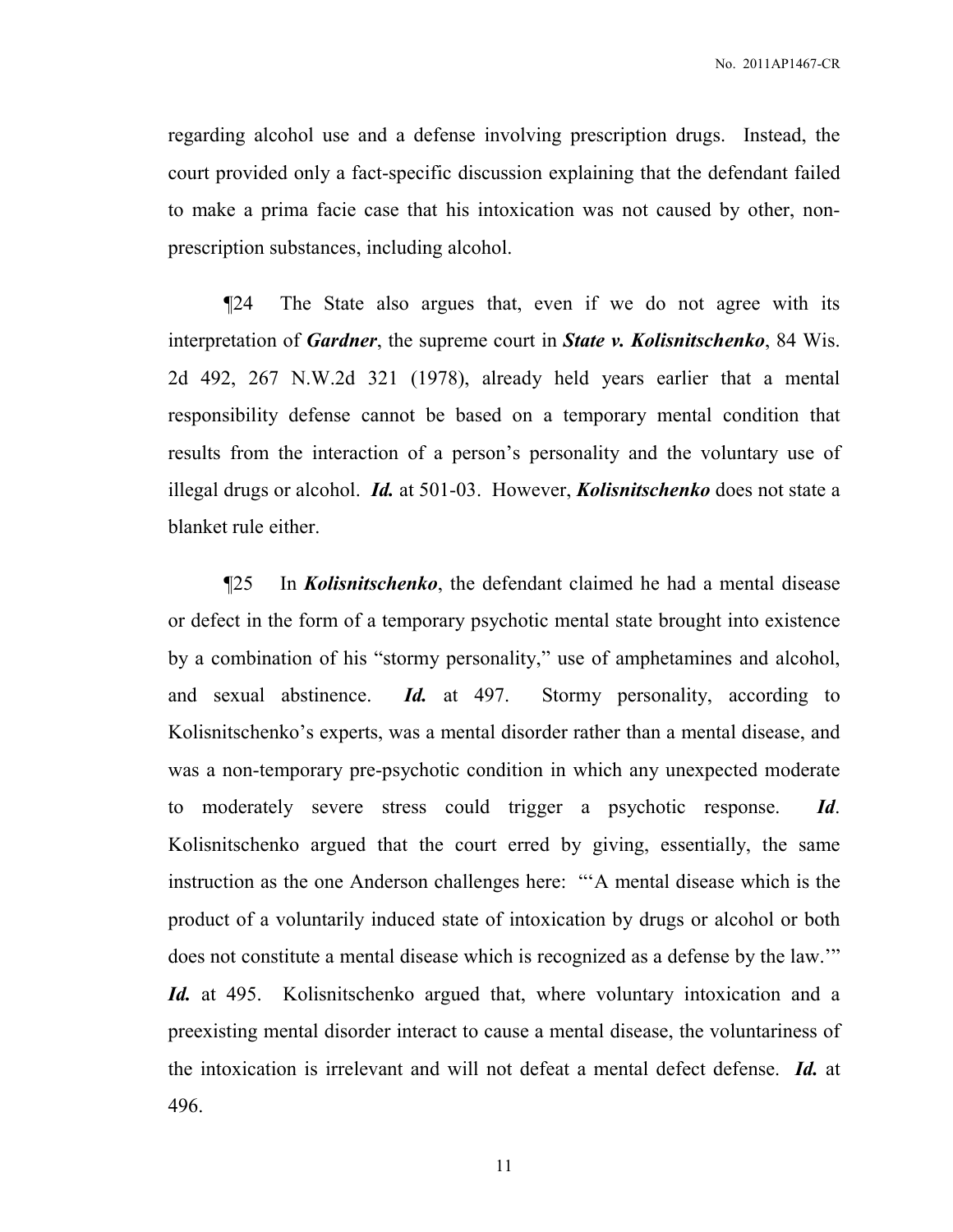¶26 The supreme court held that it was not error to give the instruction. However, in doing so the court did not state the blanket rule of law that the State argues for here. The court did not hold that a mental disease or defect defense is unavailable if illegal drugs or alcohol play *any* role in causing the defendant's condition. Although the court discussed broad policy considerations underlying the reasons why intoxication does not qualify as a mental disease, the language the court ultimately used to decide the case shows that it was reaching a fact-based conclusion specific to that case, not stating a broad rule of law.

¶27 For example, in a portion of the *Kolisnitschenko* opinion that was omitted from a lengthy quotation in the State's brief, the court focused specifically on the evidence of his case, contrasted it with evidence from another published case, and concluded that, in the situation at hand, "the evidence clearly demonstrates that intoxication was *a significant precipitating factor*, thus distinguishing the situation from that in *Maik* where the testimony was that intoxication was one possible precipitating factor among various possibilities." *Id.* at 502 (emphasis added). Still later, the *Kolisnitschenko* court noted that individual volition in illegal drug and alcohol use played a "major part" in causing Kolisnitschenko's condition, and ultimately concluded: "*Under the facts of this case* the jury instruction on criminal responsibility and voluntary intoxication was not erroneous." *Id.* at 503 (emphasis added).

¶28 In contrast to the evidence in *Kolisnitschenko*, Anderson's expert did not testify that alcohol was a major or even significant factor. The State itself recognizes that Anderson's expert testified that alcohol played a role "[i]n small measure." Accordingly, we do not read *Kolisnitschenko* as supporting the view that Anderson's particular defense should not have reached the jury.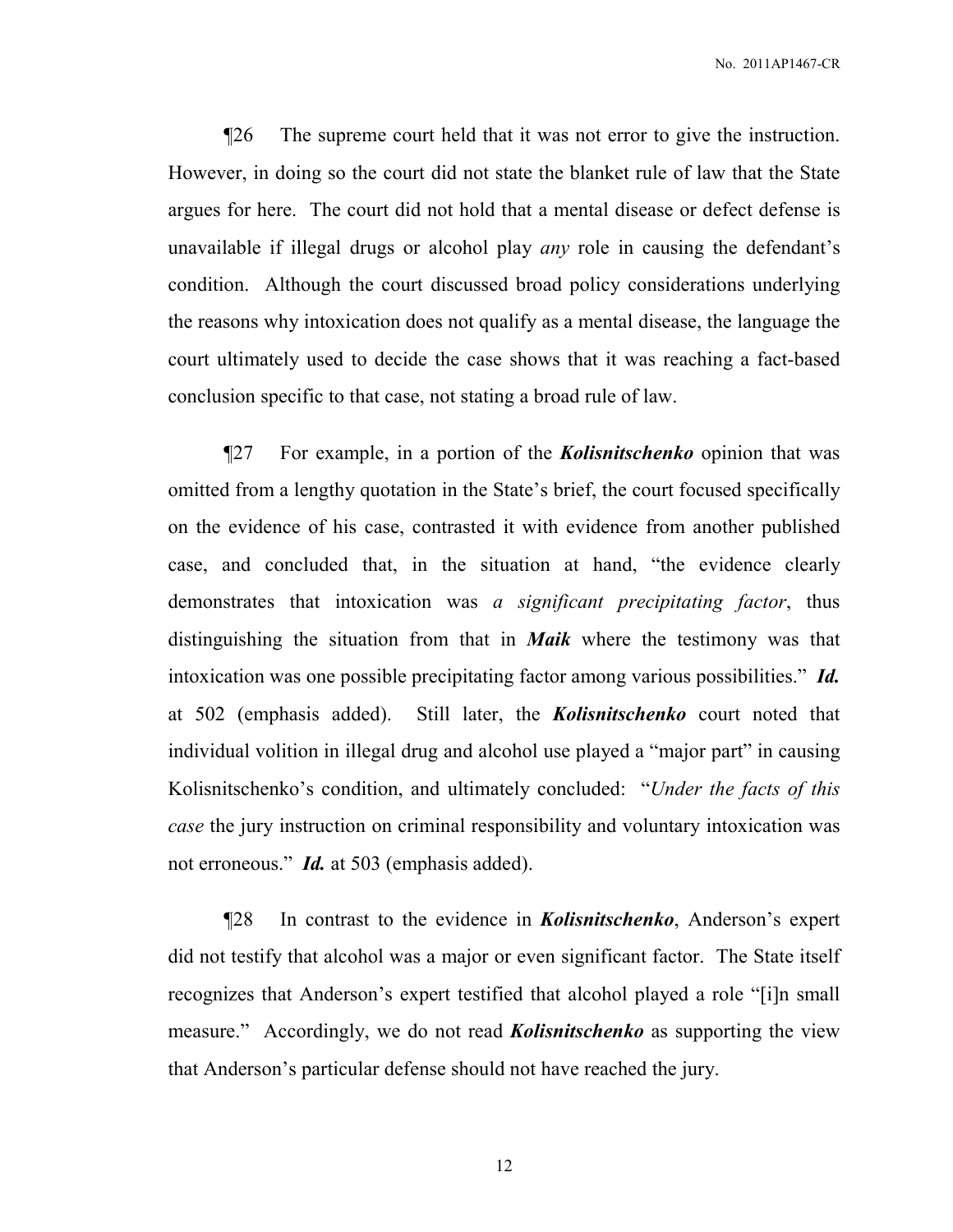¶29 Beyond the argument that Anderson's mental defect defense should have failed as a matter of law because voluntarily consumed alcohol contributed to Anderson's alleged mental state, the State also makes two other arguments.

¶30 The State asserts that we may summarily reject Anderson's complaint about the drug portion of the instruction because his expert did not testify that Anderson's mental state was brought into existence *only* by Strattera. As above, this appears to be an argument that Anderson's own evidence was insufficient to meet the applicable legal standard. However, the State does not explain what law requires that a prescription drug be the *only* cause of the defendant's mental state, or what law otherwise limits a defendant from arguing that his mental state was caused by multiple factors. Therefore, we reject this argument.

¶31 In addition, the State argues that Anderson's defense must be rejected because there was no evidence that Anderson took the Strattera *as directed*. Again, this appears to be an argument that Anderson's own evidence was insufficient to meet the legal standard and, therefore, there was no voluntariness question for the jury to resolve. On this issue, we disagree with the State's view of the evidence. While it may be true that there was evidence raising uncertainty about the timing and amount of Anderson's Strattera use, there was evidence from which his use in the period before the incident could be inferred. That evidence includes Anderson's having filled a prescription for thirty pills approximately twenty-one days before the incident and testimony by a person Anderson lived with who said that he saw Anderson take a pill in the morning about three times per week. While far from conclusive, this evidence permits a factual inference that Anderson took Strattera as directed.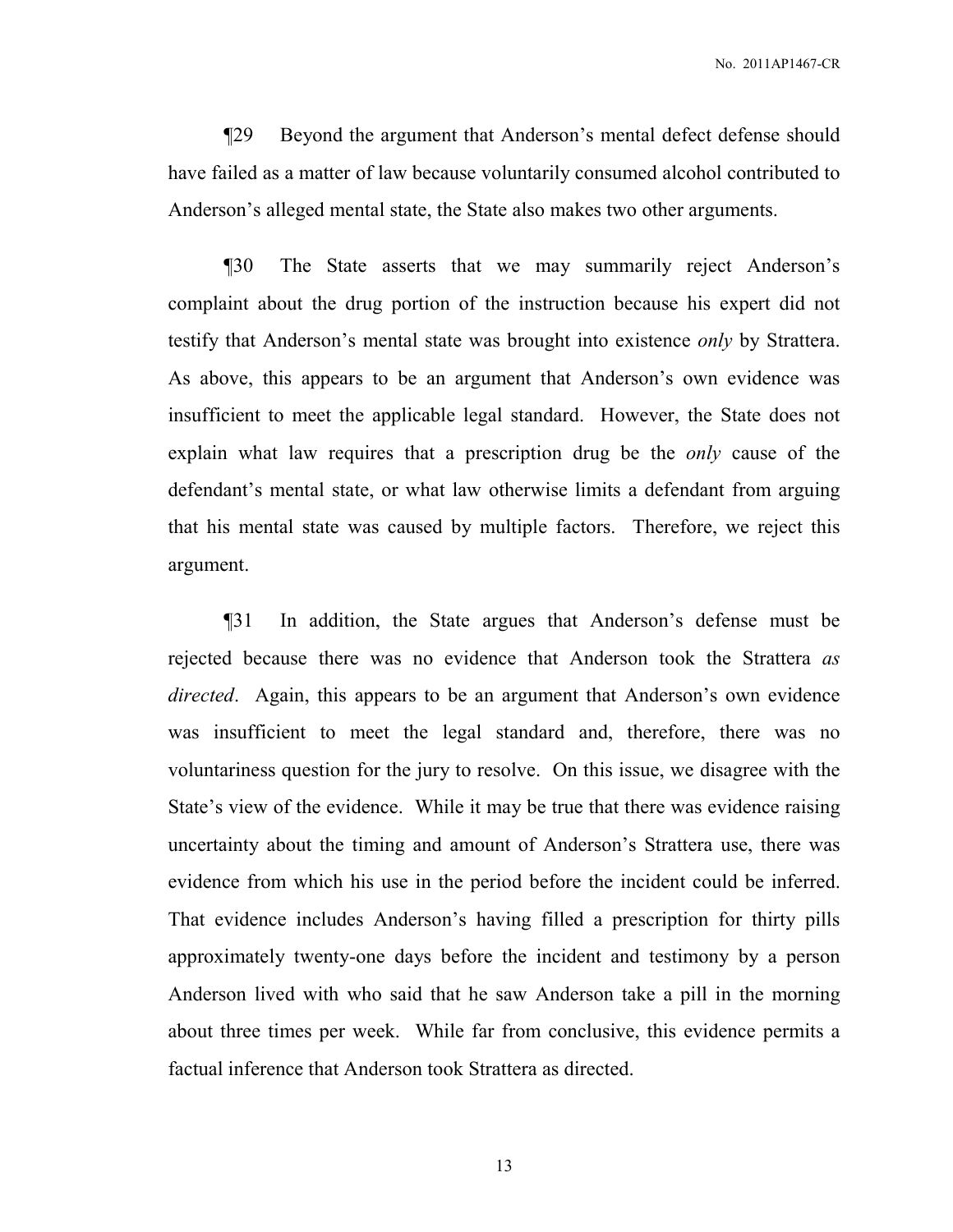¶32 Although the State has not argued that the claimed instructional problem was cured by statements Anderson's counsel made during closing arguments, we note that in some circumstances the nature of closing argument along with other factors might persuade us that, despite instructional error, the real controversy was fully tried. Accordingly, we choose to address this topic.

¶33 During his closing argument, Anderson's trial counsel spent several pages of transcript arguing that it was up to the jury to define "voluntary" for purposes of applying this instruction. Counsel argued that to be "fair" and "just" the jury should conclude that use of the prescription drug was not voluntary unless Anderson had been warned of the possible side effects at issue in this case. Counsel argued that Anderson had not been so warned.

¶34 In the prosecutor's rebuttal closing argument, the prosecutor did not endorse Anderson's proposed interpretation of the instruction. We note that the prosecutor did not endorse this view even though he had advanced much the same position when arguing during the instructions conference that such an interpretation of "voluntary" made the inclusion of "drugs" in the instruction fair. As we described above in our forfeiture discussion, the prosecutor argued at the instructions conference that Anderson's continued use of Strattera could properly be considered voluntary *if* Anderson knew he was having negative side effects.

¶35 Instead, as to voluntariness, the prosecutor's closing mainly emphasized the voluntary nature of Anderson's alcohol consumption, arguing that "there's nobody here saying he was forced to consume the alcohol. He voluntarily consumed it." The prosecutor discussed the voluntary taking of Strattera only briefly. He noted Anderson's argument that nobody told Anderson about the side effects, and then the prosecutor appeared to argue that Anderson was not really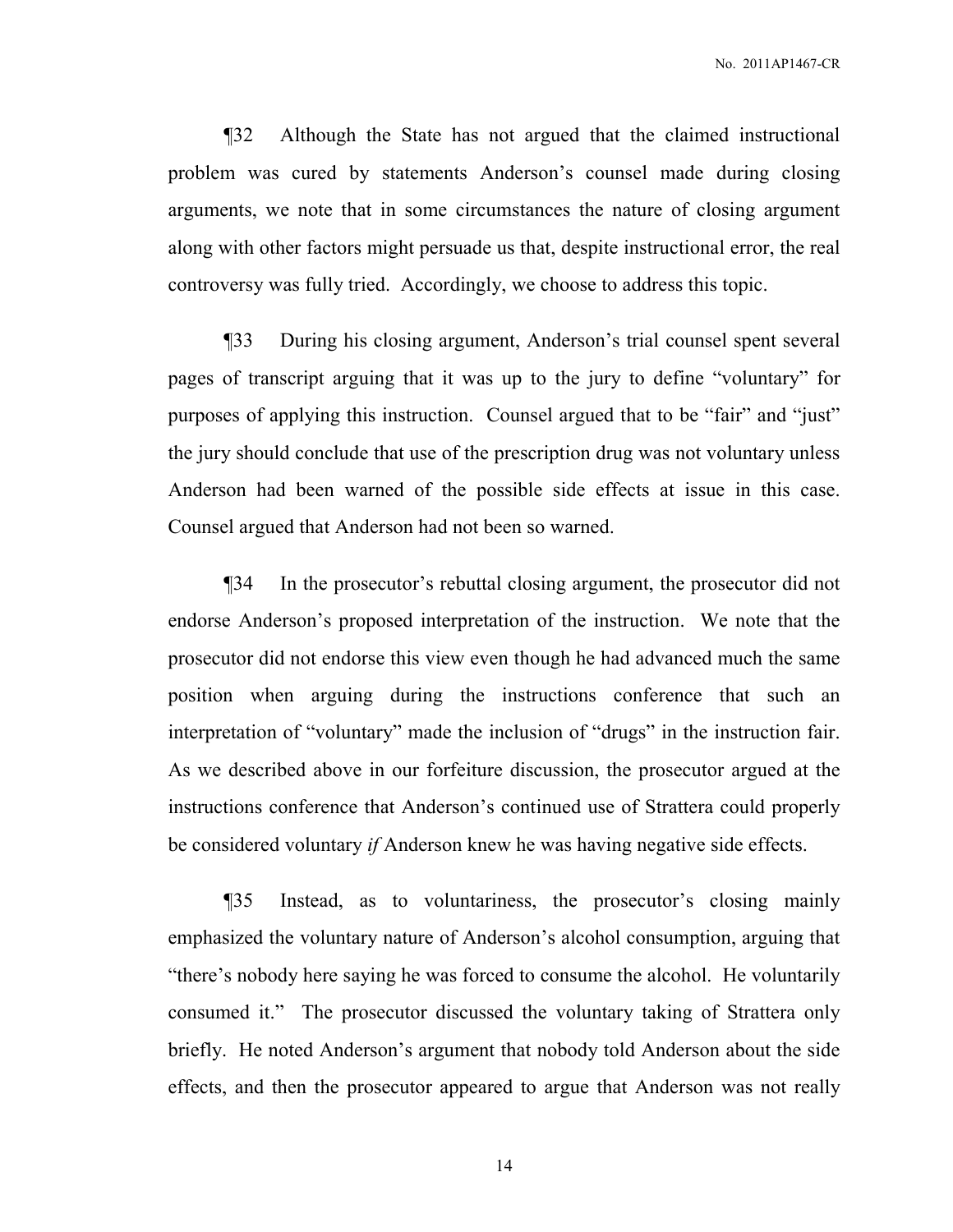experiencing side effects. Such argument did not expressly endorse or oppose Anderson's interpretation of the instruction.<sup>4</sup> Most significantly, for purposes of the issue now before us, the prosecutor said nothing that would discourage the jury from rejecting the Strattera portion of Anderson's defense simply because Anderson voluntarily put the pills in his mouth, in the same way he did the alcohol.

¶36 We conclude that the closing arguments do not cure the instructional problem because the jury had no obligation to accept Anderson's counsel's interpretation of the challenged instruction. Anderson's counsel was trying to persuade the jury to adopt his view on what is essentially a legal question. Counsel was asking the jury to define "voluntary" to mean something more than its everyday meaning. Instead of that everyday meaning, he was asking the jury to make a policy determination based on what is "fair" and "just." The instruction itself says nothing that supports this specialized meaning of "voluntary."

¶37 In summary, as to the drugs portion of the instruction, we conclude that the real controversy was not fully tried. On its face, the "voluntary taking of drugs" instruction told the jury that, to the extent Anderson's defense was based on the taking of Strattera, the jury must reject that defense if Anderson took the Strattera voluntarily, in the sense that he voluntarily consumed the pills. That sensible interpretation of the instruction is contrary to case law holding that the use of prescription drugs, in keeping with medical directions, is generally not voluntary. We are unable to say with confidence that such an understanding of the

 $\overline{a}$ 

<sup>&</sup>lt;sup>4</sup> In fact, this argument is precisely the *opposite* of the argument the prosecutor made at the instructions conference. There, the prosecutor said Anderson's use should be considered voluntary because Anderson knew he *was* having side effects.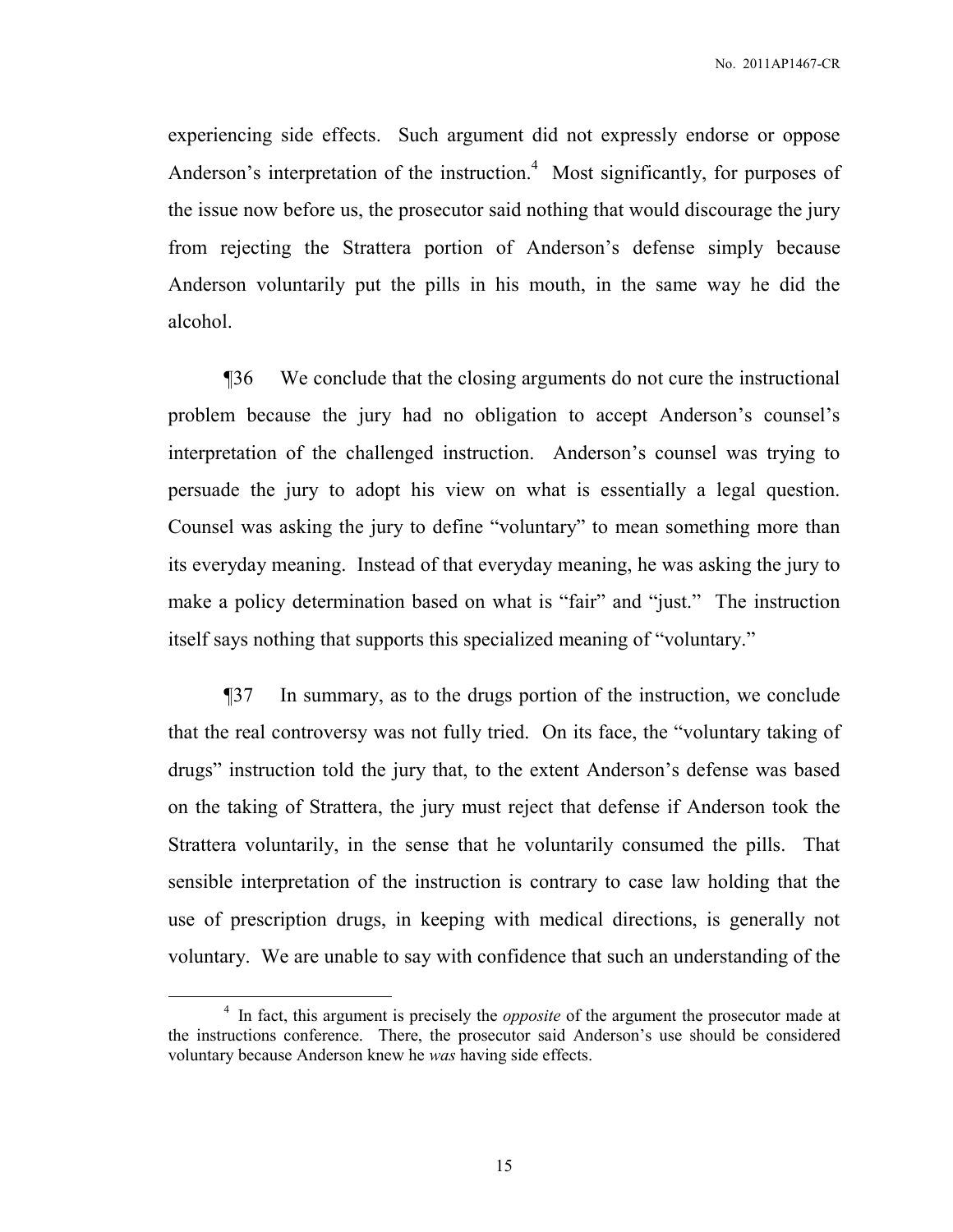instruction did not lead the jury to bypass the central controversy in this case, namely, whether Anderson took Strattera pursuant to his doctor's advice and whether such prescribed consumption of Strattera caused Anderson to have a qualifying mental defect, as advanced by Anderson's expert witness.

¶38 We turn now to Anderson's arguments about the alcohol portion of the instruction. He makes several arguments about that portion, but none were preserved at trial. As we discussed above, Anderson asserts in his appellate briefing that he sought removal of the *entire* drugs and alcohol provision. However, the record of the instructions conference shows that he argued for removal of only the drug portion of the instruction. Therefore, his appellate arguments about the alcohol portion were forfeited. Because we are reversing on other grounds, we discuss this part of Anderson's argument no further.

¶39 Although we are reversing and remanding for retrial, we acknowledge that the mental defect defense in this case was weak. First, there are problems with Anderson's various assertions of fact relating to Strattera. For example, Anderson told his expert that he complained strenuously to his prescribing doctor about side effects he was experiencing from taking Strattera, but Anderson's doctor noted in Anderson's medical records that Anderson reported no side effects.

¶40 Second, from Anderson's perspective, there are problems with the testimony of his expert witness. For instance, Anderson's expert based his opinion that Anderson could not control his behavior in significant part on Anderson's account of the events prior to and during the homicide and attempted homicide, but Anderson's assertions in that regard are inconsistent with what appear to be more reliable sources. An example is the expert's reliance on Anderson's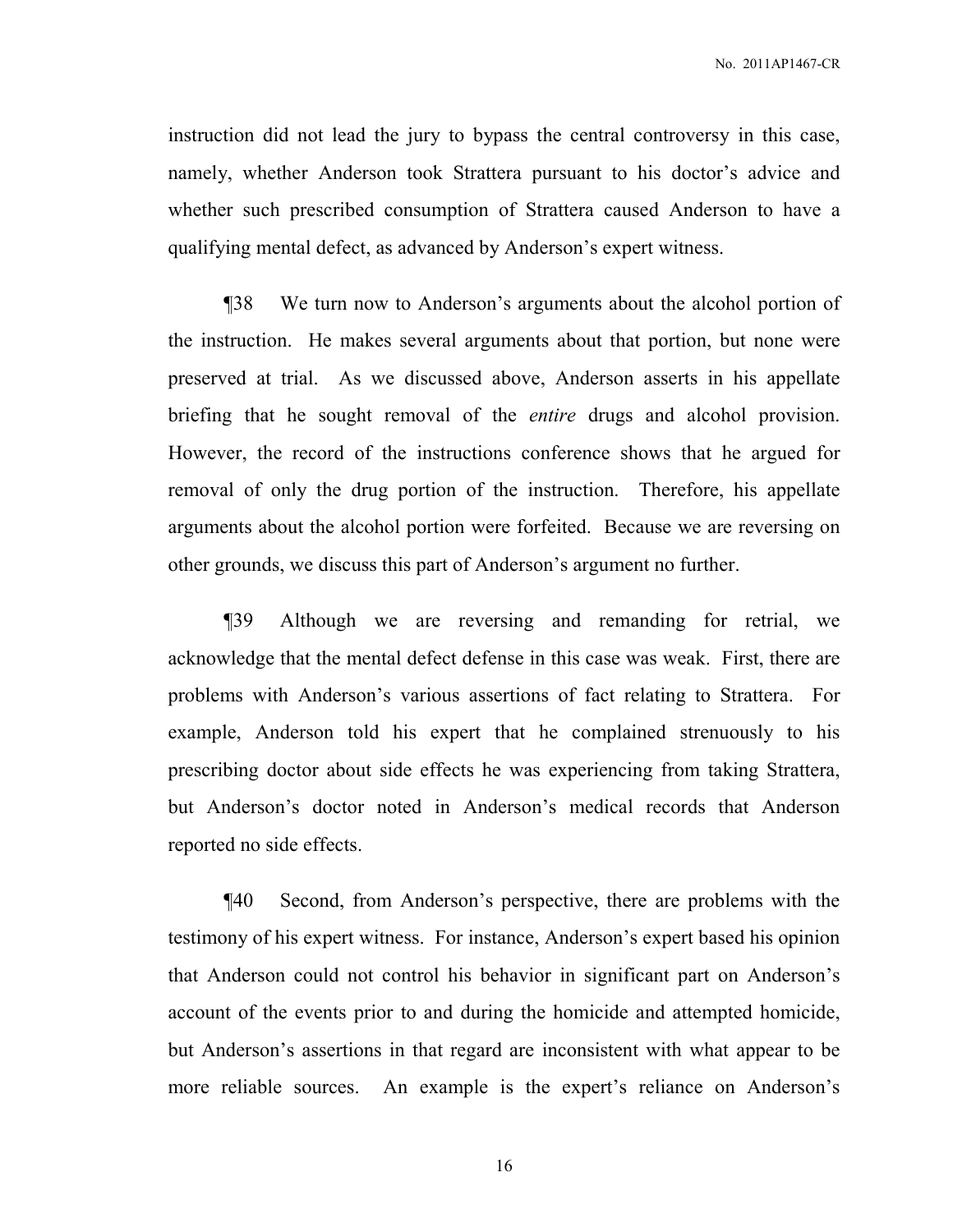assertion that, when he entered the home, Anderson found his ex-girlfriend and her boyfriend naked or near naked and "in or near a sexual liaison" and that his exgirlfriend "taunted, ridiculed, and humiliated" him.

¶41 More specifically, Anderson asserted that his ex-girlfriend and her boyfriend laughed at Anderson. She taunted him by saying that the boyfriend would be Anderson's son's daddy. Anderson said the ex-girlfriend "was just ranting and raving and down on me. Called me a fucking nigger." Anderson said something in response about them "fucking" with him, them knowing "this moment was going to be here," and Anderson putting his ex-girlfriend through college. Anderson said the boyfriend pushed the ex-girlfriend toward Anderson and then "that little bitch [the boyfriend] ran and hid in the bathroom."

¶42 According to Anderson's expert, this would have been an "intensely provocative situation" that, in combination with Anderson's preexisting problem with self-control, his Strattera-altered brain, and his alcohol intoxication, prevented Anderson from being able to control his anger. Anderson's account of his entry into the house, however, is at odds with a neighbor's testimony that, "[a]lmost immediately" after Anderson kicked in the back door, the neighbor heard the ex-girlfriend say "get out, get out" and, a few seconds after that, the exgirlfriend started screaming. Anderson's account is also at odds with the boyfriend's testimony that the boyfriend was not with the ex-girlfriend when Anderson entered the house, but rather he heard her screaming, came out of a bedroom, and saw Anderson kicking and punching her. This discrepancy is important because Anderson's expert's opinion was plainly based on the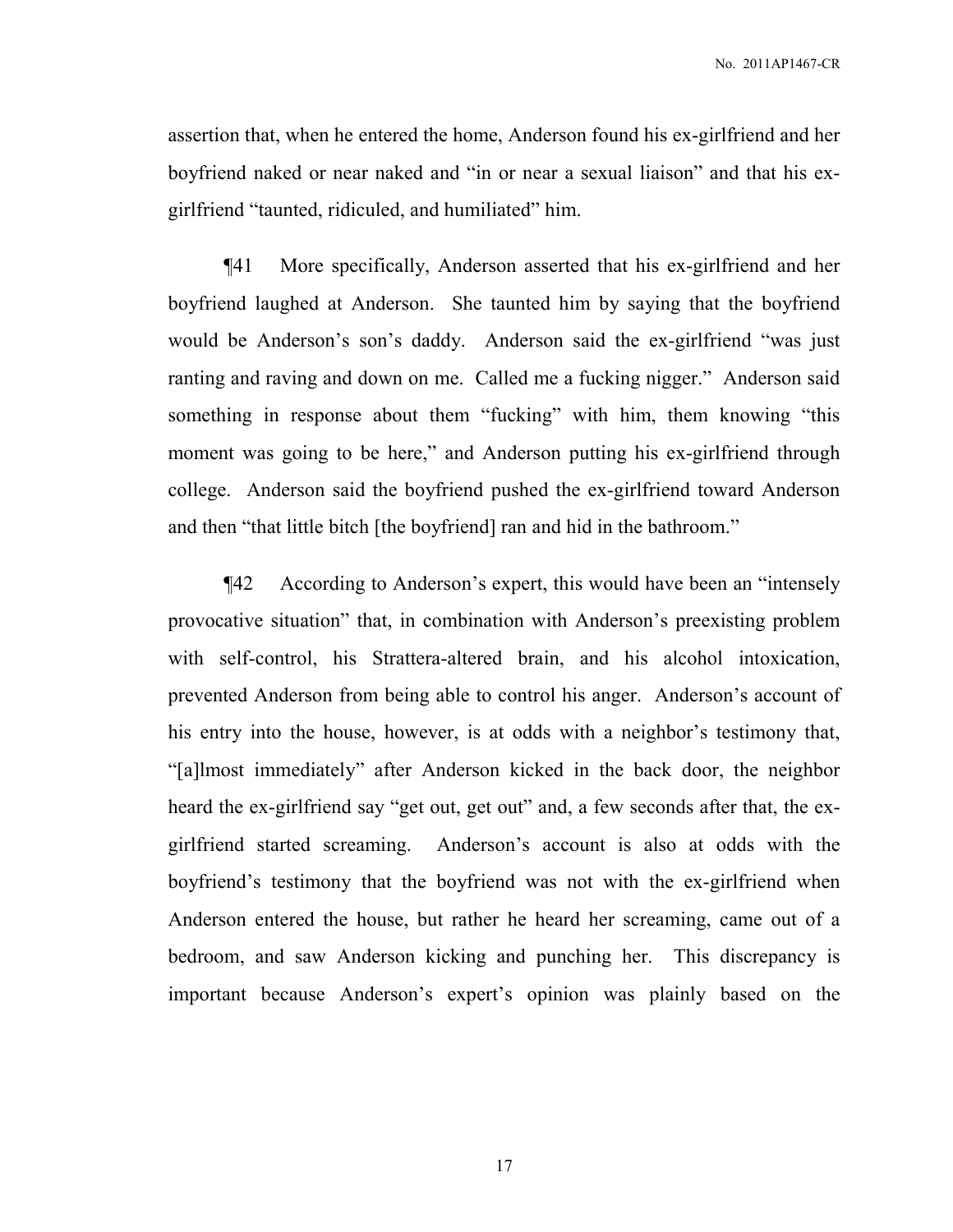proposition that Anderson's homicidal rage was a response to an antagonizing event that Anderson experienced after entering the residence.<sup>5</sup>

¶43 However, the question is not whether the instructional error was harmless. Under the real-controversy-not-fully-tried test, the question before us is not whether a properly instructed jury would have been likely to reach the same verdict. Thus, although we regard Anderson's mental defect defense as weak, it was for the jury, not this court, to make that call. The problem here is that the instruction that was given effectively told the jury that it did not need to concern itself with the strength of Anderson's Strattera defense. Therefore, we exercise our discretion to reverse and remand for retrial.

¶44 In closing, we acknowledge that this opinion does not describe the jury instruction that should have been given. We choose not to do so because we lack adversarial briefing on that topic. On appeal, the parties were not focused on proposing a better instruction. Instead, understandably, they attacked and defended the instruction given. Still, with respect to prescription drugs and with respect to the combination of prescription drugs and alcohol, we believe the legal

 $\overline{a}$ 

<sup>&</sup>lt;sup>5</sup> Peppered in the expert's testimony are what appear to us to be transparent examples of spin and bias. For example, it was clear from the evidence that Anderson approached the residence shortly after 3:00 a.m. uninvited, knowing that his ex-girlfriend and her boyfriend were inside. Anderson parked his car a block away, vandalized the boyfriend's car, knocked on the front door, and then kicked in the rear door to gain entry. Yet, when Anderson's expert described this situation, he told the jury that Anderson "*accidentally stumbled upon* a situation that required an extraordinary measure of self-control" (emphasis added). As the expert described the situation, Anderson inadvertently walked in on his recent ex-girlfriend during a sexual encounter with her new boyfriend, and what these two people did then would have caused "just about any of us [to] ... experience an impulse to do all sorts of things." It seems highly unlikely that this jury or a new jury would accept the expert's assumption about what occurred just before Anderson killed his ex-girlfriend and attempted to kill the new boyfriend.